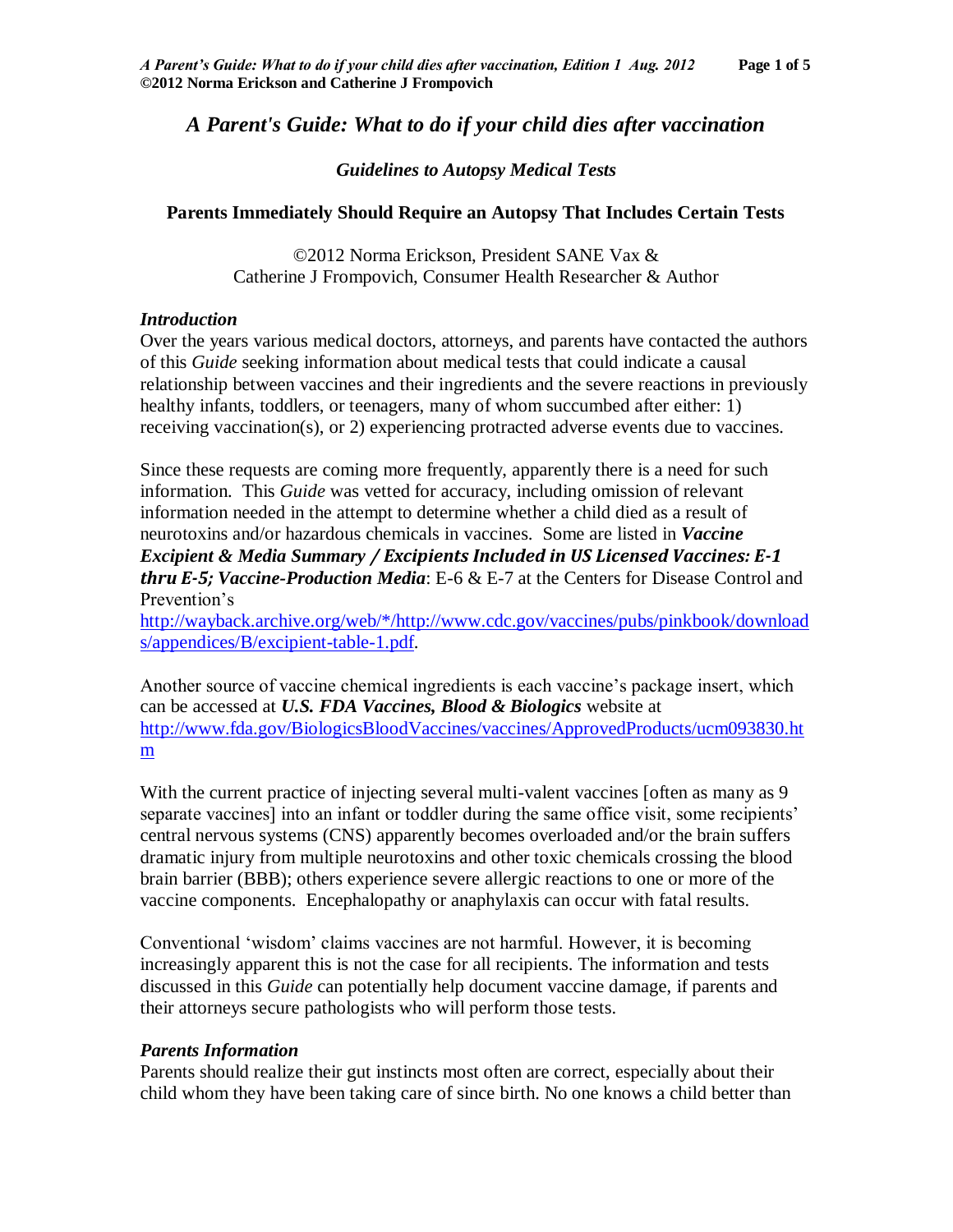his/her mother. Ideally, parents will have documented any new health conditions their child experienced after receiving vaccinations, e.g., screaming fits, seizures, fevers, etc. That documentation will be most helpful later on.

There is nothing a parent can experience that is more traumatic than the death of a child. But, when a death tragically occurs shortly after vaccination, time is of the essence. Usually, the coroner is appointed by government authorities. Parents need to know they have every right to request the pathologist perform post mortem blood and tissue assays/analyses, and to preserve the samples and data they reveal. Parents may need an attorney's legal help and/or intervention to get the proper tests performed. Nevertheless, parents have every legal right to request an autopsy be performed, including certain tests looking for toxins, similar to what is done in drug overdose deaths. Parents also have the right to request storage of samples for future tests that are developed as new scientific discoveries are made.

Grieving parents must remember this is a time to rely on loving family and friends to help provide support in their quest to ascertain the child's cause of death, which can be determined in most cases via proper post mortem examination.

Parents must remember physicians and emergency room personnel are typically not trained to recognize adverse reactions from vaccines. Therefore, it is common practice for child abuse/neglect, or *Shaken Baby Syndrome* (SBS) legal charges to be filed against parents of children who die from vaccine damage to the brain, especially if there are no visible trauma marks on the child's body. That's when certain blood tests can be most helpful disproving such allegations. This *Guide* tells which tests should be performed as soon as possible after death to disprove SBS.

## *Attorney Information*

Attorneys are not prepared, in most cases, to deal with vaccine damage cases. Tort law does not apply to vaccine damages. The National Childhood Vaccine Injury Act of 1986 (Public Law 99-660) created the National Vaccine Injury Compensation Program under which claims must be filed. However, the more medical documentation, e.g., post mortem test results, attorneys can present with your client's claim, the more likely the case you file will get attention from the Special Masters of the United States Court of Federal Claims. Various post mortem tests can disprove SBS, SIDS, etc., which this *Guide* discusses later. Attorneys should report the death by filing a VAERS report to the HHS at<http://vaers.hhs.gov/helpinstructions>

## *Coroner / Pathologist Information*

As every pathologist knows, it is important to ascertain cause of death. Chemicals, either legal drugs/medications (prescription drugs and their amounts in the body) or street drugs commonly are assayed. Since there are numerous neurotoxins, heavy metals (Hg, Al in 4 formulations), even recombinant DNA (rDNA), and industrial use chemicals in the formulation of vaccines, it should be incumbent upon the pathologist to perform extensive panels/assays of both post mortem blood and key organ tissue samples, e.g., brain, liver, spleen, heart, and small intestine.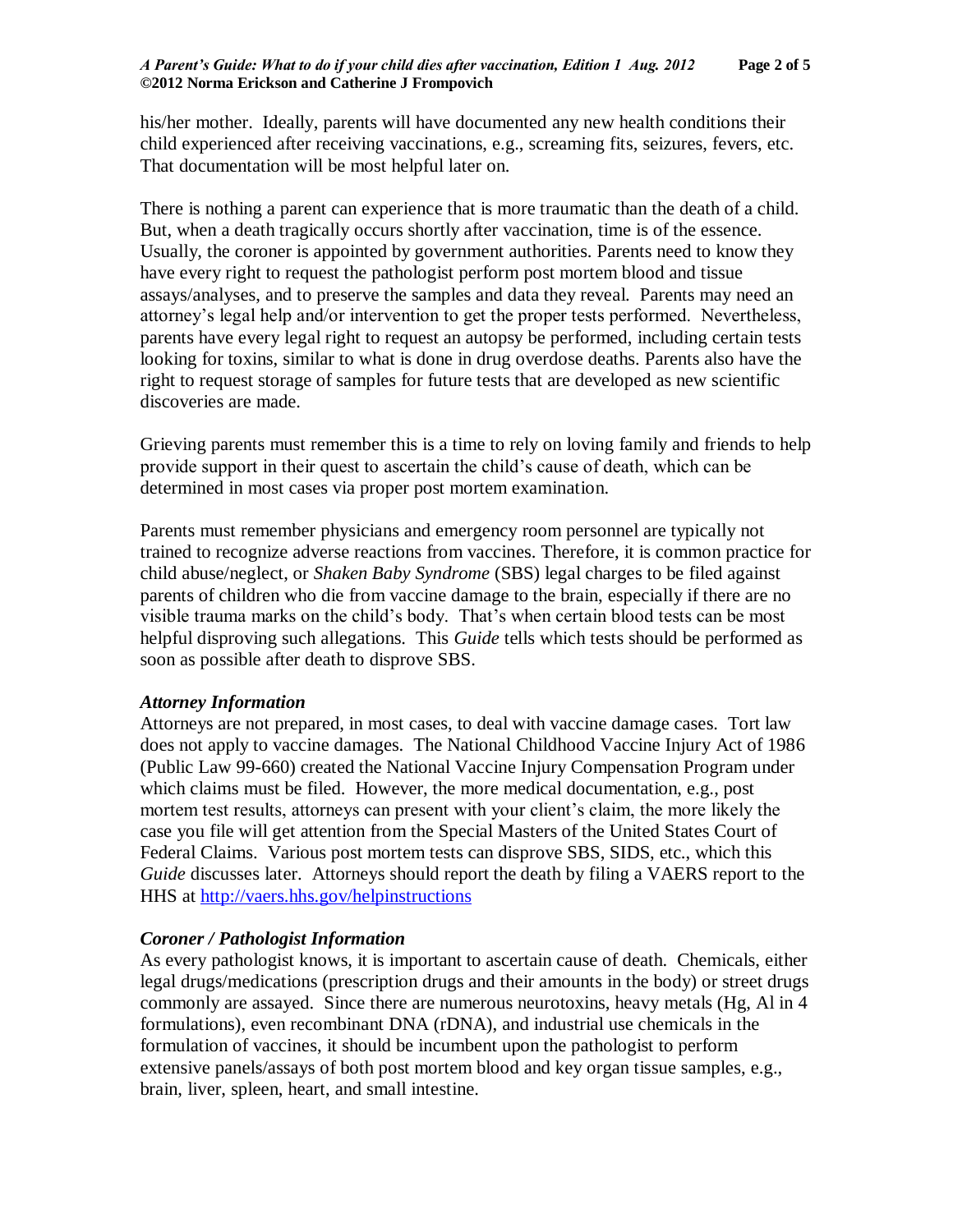PLOS (*"public library of science"*) online published the Ken Tsumiyama, Yumi Miyazaki, Shunichi Shiozawa paper "Self-Organized Criticality Theory of Autoimmunity" [1] wherein their

*Conclusions* [indicate] *Systemic autoimmunity appears to be the inevitable consequence of overstimulating the host's immune 'system' by repeated immunization with antigen, to the levels that surpass system's self-organized criticality*.

The *Tsumiyama, etal* paper contains information pathologists may find helpful. [1]<http://www.plosone.org/article/info:doi%2F10.1371%2Fjournal.pone.0008382>

*Qiagen's Sample & Assay Technology* is available at [www.qiagen.com](http://www.qiagen.com/) with ordering information, Fax numbers, and technical support phone numbers for the following countries: Australia, Austria, Belgium, Canada, China, Denmark, Finland, France, Germany, Hong Kong, Ireland, Italy, Japan, Luxembourg, The Netherlands, Norway, South Korea, Sweden, Switzerland, UK, USA.

Qiagen offers *Gentra® Puregene® Handbook Second Ed. 2007*--For purification of archive-quality DNA from: human whole blood, bone marrow, buffy coat, buccal cells, body fluids, cultured cells, tissue, mouse tail, yeast, bacteria

# *Infant/Toddler Vaccines Autopsy Tests*

- **Test for CRP (C-reactive protein: if inflammation is high, that would indicate vaccines were to blame as a small infant or toddler could not generate such results) This would indicate severe brain inflammation.**
- **Test for liver enzymes**
- **Test for heavy metals, especially Hg and Al in blood and brain tissue**
- **Test for formaldehyde and Formalin—in particular--which would come from vaccines. Even though the body manufactures a little formaldehyde, large amounts would implicate formaldehyde, or Formalin especially in vaccines.**
- If **brain tissue** is taken, check for Hg and Al, which would indicate those metals crossed the blood brain barrier and may have been the precipitating factor in the child's demise, as they are potent neurotoxins and can cause encephalopathy.

## *Run a cytokine panel:*

- 1. **Interleukin-1 beta (IL-1β)** -- IL-1beta is one of the key mediators of the inflammatory response to physical stress.
- 2. **Interleukin-6 (IL-6)**
- 3. **Interleukin-8 (IL-8)**
- 4. **Tumor necrosis factor alpha (TNF-α)** TNF-α is a growth factor for immune cells and osteoclasts, the cells that break down bone.
- 5. **Fibrinogen**
- 6. **Vitamin C assay**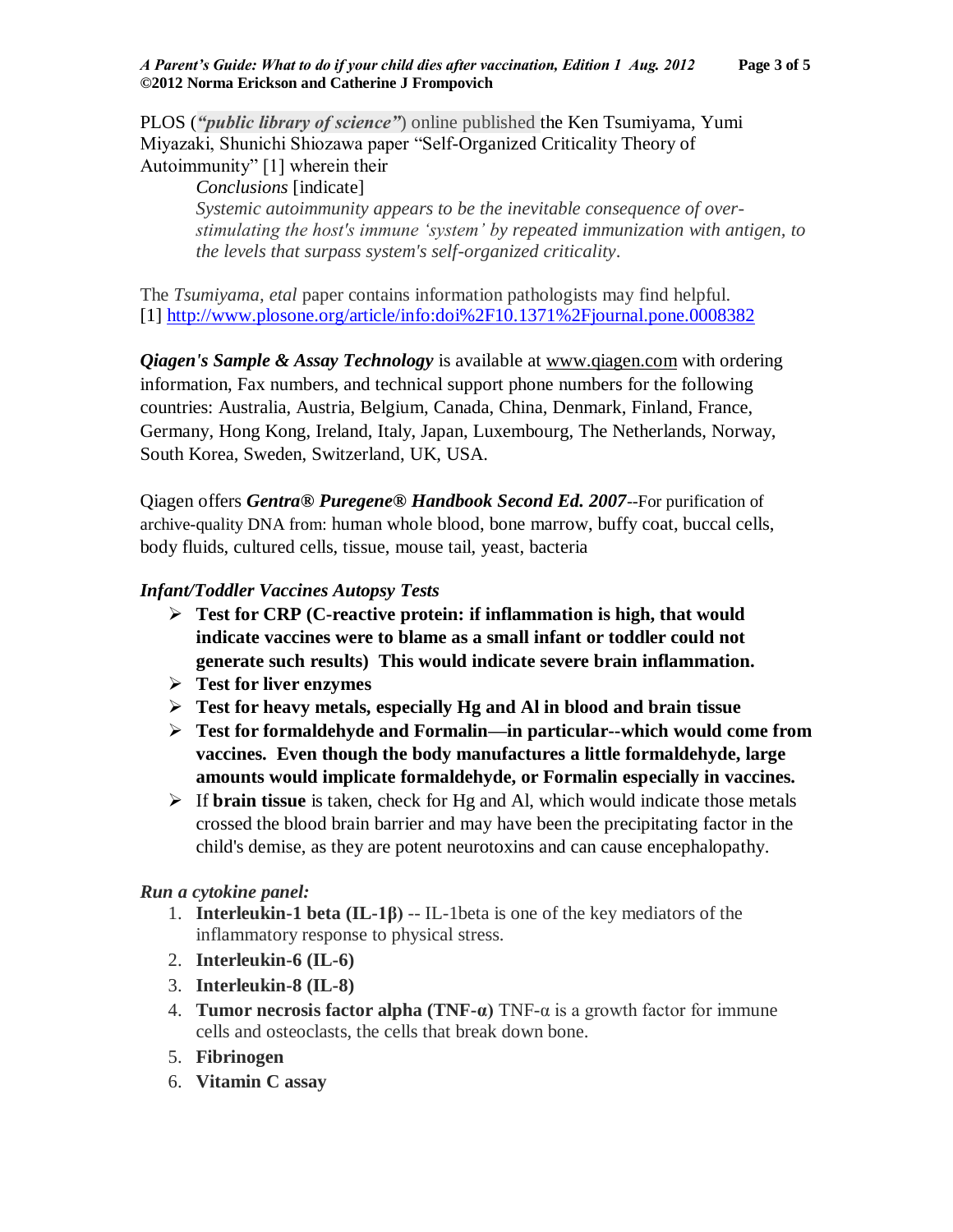7. **Titer levels on all the vaccines. If they are sky high, that could make a case for molecular mimicry causing death.**

### *Brain Tissue Samples Preserved as Paraffin Blocks*

- **Brainstem: Pons, Medulla, Midbrain**
- **Hippocampus**
- **Cerebellum**

## *HPV Gardasil® Vaccines for Teenage Girls and Boys*

Each of the 3 injections contains 225 ug of aluminium hydroxyphosphate sulfate, plus sodium borate (a pesticide), and polysorbate 80, an emulsifier linked with anaphylaxis, convulsions, collapse. Post mortem blood and tissue findings should prevail in court if these substances were in the system at the time of death, since vaccines are one of the primary sources.

## *Additional Information*

- $\triangleright$  Parents should construct a retrospective timeline of the child's last week before vaccination, e.g., did child have a fever, cold, asthma, allergy incident, influenza, or other health anomaly, plus a timeline of events occurring after vaccination.
- $\triangleright$  Were those events reported to the MD/pediatrician who administered the vaccine and what was the advice given?
- $\triangleright$  Before administering the vaccinations to the child, did the MD inquire as to the child's general health at the time of the vaccination?
- $\triangleright$  Parents need to obtain a complete copy of their child's medical records as soon as possible and keep it for their records.
- $\triangleright$  Parents need to make sure a report is filed with the Vaccine Adverse Event Reporting System.
- $\triangleright$  When a vaccine is administered to your child, make sure the doctor/nurse records the vaccine lot number and expiration date on your child's medical records.

*Note:* Children should not be given vaccinations if there is any immune response manifesting, e.g., seasonal allergies, food allergies, common cold, flu symptoms, etc.

### *Shaken Baby Syndrome*

Were parents questioned about or charged with Shaken Baby Syndrome? If so, a Bone Density Test can prove/disprove SBS. See this very well documented paper regarding that.

**Matthew B. Seeley, JD, paper** *"Unexplained Fractures in Infants and Child Abuse: The Case for Requiring Bone-Density Testing Before Convicting Caretakers,"* published in the *Brigham Young University Law Review* Dec. 20, 2011. [http://www.vaccinationcouncil.org/2012/02/05/bone-density-test-can-disprove-shaken](http://www.vaccinationcouncil.org/2012/02/05/bone-density-test-can-disprove-shaken-baby-syndrome-by-catherine-frompovich/)[baby-syndrome-by-catherine-frompovich/](http://www.vaccinationcouncil.org/2012/02/05/bone-density-test-can-disprove-shaken-baby-syndrome-by-catherine-frompovich/) Part 1 [http://www.vaccinationcouncil.org/2012/02/09/bone-density-shaken-baby-syndrome](http://www.vaccinationcouncil.org/2012/02/09/bone-density-shaken-baby-syndrome-part-2-by-catherine-j-frompovich/)[part-2-by-catherine-j-frompovich/](http://www.vaccinationcouncil.org/2012/02/09/bone-density-shaken-baby-syndrome-part-2-by-catherine-j-frompovich/) Part 2